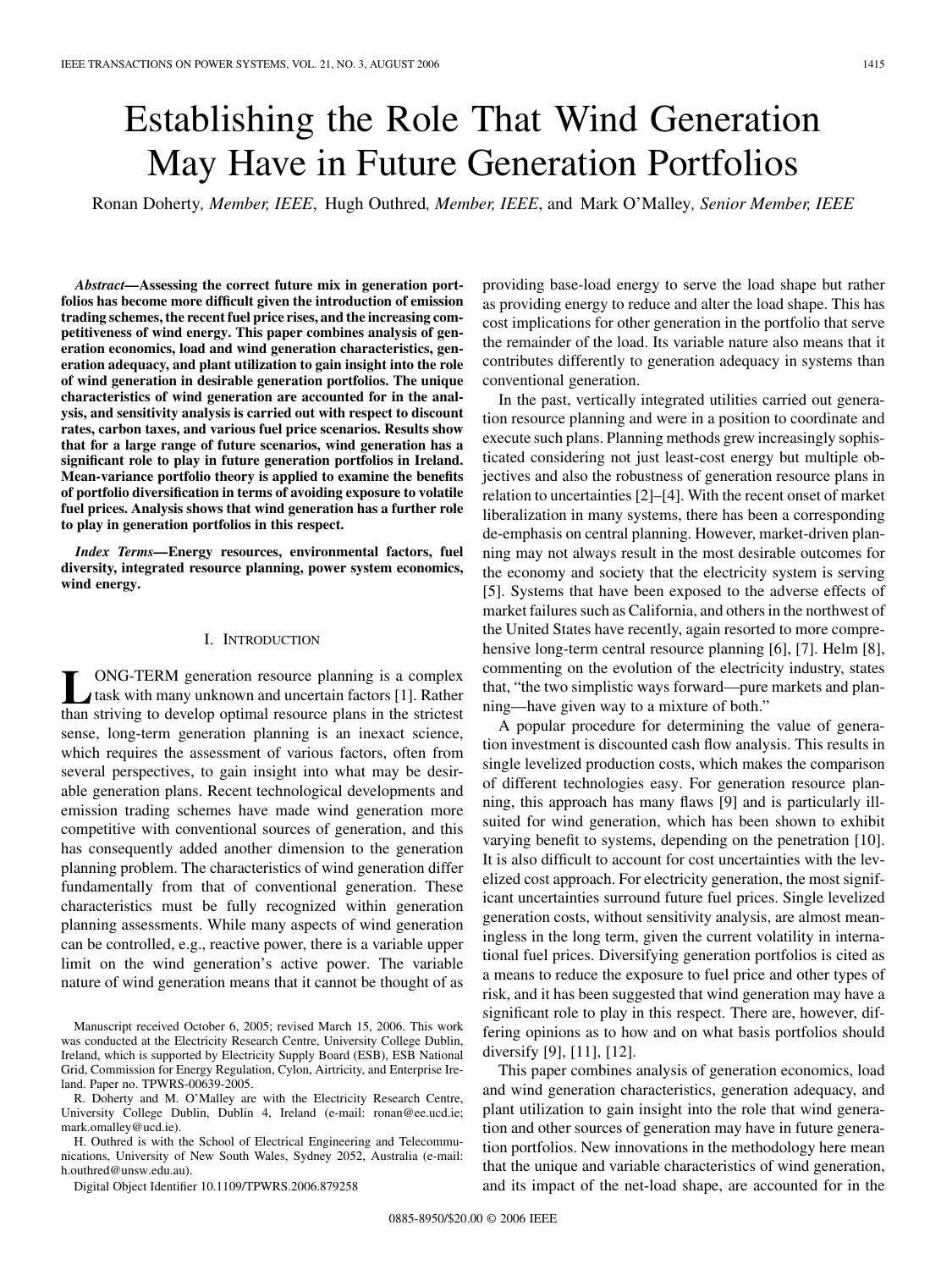| <b>TABLE I</b> |  |  |                                     |  |  |  |  |
|----------------|--|--|-------------------------------------|--|--|--|--|
|                |  |  | GENERATION COST AND CHARACTERISTICS |  |  |  |  |

<span id="page-1-0"></span>

| Plant Type         | Notional Size of<br>Installation<br>(MW) | Plant Life<br>(Years) | <b>Build Time</b><br>(Years) | Average<br>Efficiency<br>$(\%)$ | Capital Cost<br>(E/MW) | Op & Main | $CO2$ Emissions<br>$(\epsilon/MW \text{ p.a.})$ (Tons Co <sub>2</sub> /MWh) | Availability<br>(%)      | Resource<br>Limited<br>(MW) |
|--------------------|------------------------------------------|-----------------------|------------------------------|---------------------------------|------------------------|-----------|-----------------------------------------------------------------------------|--------------------------|-----------------------------|
| Coal PF            | 1000 (3 x 333 MW)                        | 30                    | 4                            | 37                              | 1.479.200              | 34,800    | 0.92                                                                        | 84                       |                             |
| Coal IGCC          | 800 (2 x 400 MW)                         | 25                    |                              | 48                              | 1,761,321              | 69.000    | 0.71                                                                        | 84                       |                             |
| Peat FB            | 150                                      | 25                    |                              | 37                              | 1,223,807              | 55,200    | 1.15                                                                        | 87                       | 1000                        |
| OCGT               | 110                                      | 20                    |                              | 43                              | 518,411                | 36,000    | 0.47                                                                        | 92                       |                             |
| <b>CCGT</b>        | 390                                      | 20                    |                              | 56                              | 537,500                | 50,000    | 0.36                                                                        | 88                       |                             |
| Wind 1 (On-Shore)  | 30 (15 x 2 MW)                           | 20                    |                              | -                               | 981,475                | 34.800    | 0.00                                                                        | $\overline{\phantom{a}}$ | 1200                        |
| Wind $2$ (Mix)     | 30 (15 x 2 MW)                           | 20                    |                              | ۰                               | 1,028,775              | 54,250    | 0.00                                                                        | -                        | 2600                        |
| Biomass & Biogas 1 | 10                                       | 20                    | ◠                            | -                               | 2.418.750              | 80,000    | 0.00                                                                        | 78                       | 70                          |
| Biomass & Biogas 2 | 10                                       | 20                    | ◠                            | ۰                               | 3,386,250              | 90,000    | 0.00                                                                        | 78                       | 50                          |
| Biomass & Biogas 3 | 10                                       | 20                    |                              | -                               | 4,353,750              | 90,000    | 0.00                                                                        | 78                       | 500                         |

 $PF = Pulverized Fuel$ .

CCGT = Combined Cycle Gas Turbine.

IGCC = Integrated Gasification Combined Cycle.  $FB = Fluidized Bed.$ OCGT = Open Cycle Gas Turbine.

analysis. The costs and characteristics of various generation options are fed into a constrained optimization to determine the least-cost portfolio given the set of inputs. Sensitivity analysis is then carried out on key factors to gain an understanding of desirable generation portfolios and the role of wind generation within them. Finally, mean-variance portfolio theory is applied to examine the benefits of wind generation in portfolios diversifying to avoid exposure to fuel price risk.

The analysis assumes that almost all the existing capacity in the all-Ireland system is retired by 2020, and as a result, leastcost portfolios derived in this paper can give insight into generation planning issues in other systems. Many practical system factors are included in the analysis. However, as with any highlevel analysis, there are factors that are impractical to include. In this paper, unit startup and ramping issues have been excluded. Preliminary investigations were carried out into the role of new energy storage. However, this analysis is not presented here due to inconclusive results, uncertain input costs, and the lack of physically suitable sites for new pumped storage in the all-Ireland system.

Section II gives a summary of the generation costs and characteristics and other inputs used in the analysis. [Section III](#page-2-0) assesses capacity credits for the various types of generation to ensure generation adequacy in portfolios. [Section IV](#page-3-0) presents the formulation of the least-cost portfolio optimization. [Section V](#page-4-0) contains results and discussion on least-cost portfolios and the role of wind generation. [Section VI](#page-6-0) highlights the role the wind generation may play in avoiding fuel price risk in diverse portfolios. Conclusions are given in [Section VII.](#page-6-0)

# II. INPUTS

#### *A. Generator Inputs*

For this paper, an extensive list of generator characteristics, efficiencies, and costs were gathered from many sources [\[13\]–\[19\].](#page-7-0) Table I shows the generators, costs, efficiencies, and characteristics assumed achievable in the all-Ireland system by 2020. Costs are based on units of a notional size given in Table I. Oil fired plant, which was deemed to be prohibitively expensive, and nuclear generation, which is unlikely to be developed in Ireland, were excluded from the analysis. The

TABLE II FUEL PRICE SCENARIOS

| Fuel | Low  | High |
|------|------|------|
|      | E/GJ | E/GJ |
| Gas  | 4.31 | 5.54 |
| Coal | 1.59 | 1.65 |
| Peat | 2.64 | 3.12 |

category "Wind 1" represents a possible 1200 MW of onshore wind capacity that can be practically developed with a capacity factor of 0.35. It is assumed that there is a further 2600 MW of potential development, which consists of onshore wind generation with a lower capacity factor and offshore wind with a higher capacity factor and higher costs. These projects are grouped together as "Wind 2" and approximated with an average capacity factor of 0.35 and a higher capital cost. In reality, there may be a higher usable wind resource in Ireland; however, the limit of this resource remains unclear. The limit of 3800 MW was chosen here to allow a significant range of wind penetration scenarios to be assessed while still generally avoiding penetrations where it is envisaged that significant curtailment of wind generation may occur for operational reasons.

The various biomass and biogas technologies and the extent of their resource have been grouped together in three categories based on cost. Peat is a native Irish fuel source usually burnt in fluidized bed plant. All costs are expressed in current value,  $\epsilon$  2005. Capital costs include the cost of interest on phased capital expenditure during construction.

# *B. Fuel Prices*

Two fuel price scenarios are used in this paper: a low fuel price scenario, which is based on 2005 fuel prices, and a high fuel price scenario based on projected 2020 fuel prices (see Table II). The fuel price scenarios were compiled from several sources [\[15\]](#page-7-0), [\[19\]–\[21\]](#page-7-0) and are all expressed in current value,  $\triangle$  2005. Forecasting long-term future fuel prices is a difficult task, and the high fuel price scenario here is based on those in [\[21\]](#page-7-0). The most notable feature in the high fuel price scenario, compared to the low, is the relatively higher price of gas relative to the other fuels. It is assumed that on average, the fuel cost component for the biomass and biogas 1, 2, and 3 categories is 20, 31, and 43  $\epsilon$ /MWh, respectively [\[17\]](#page-7-0).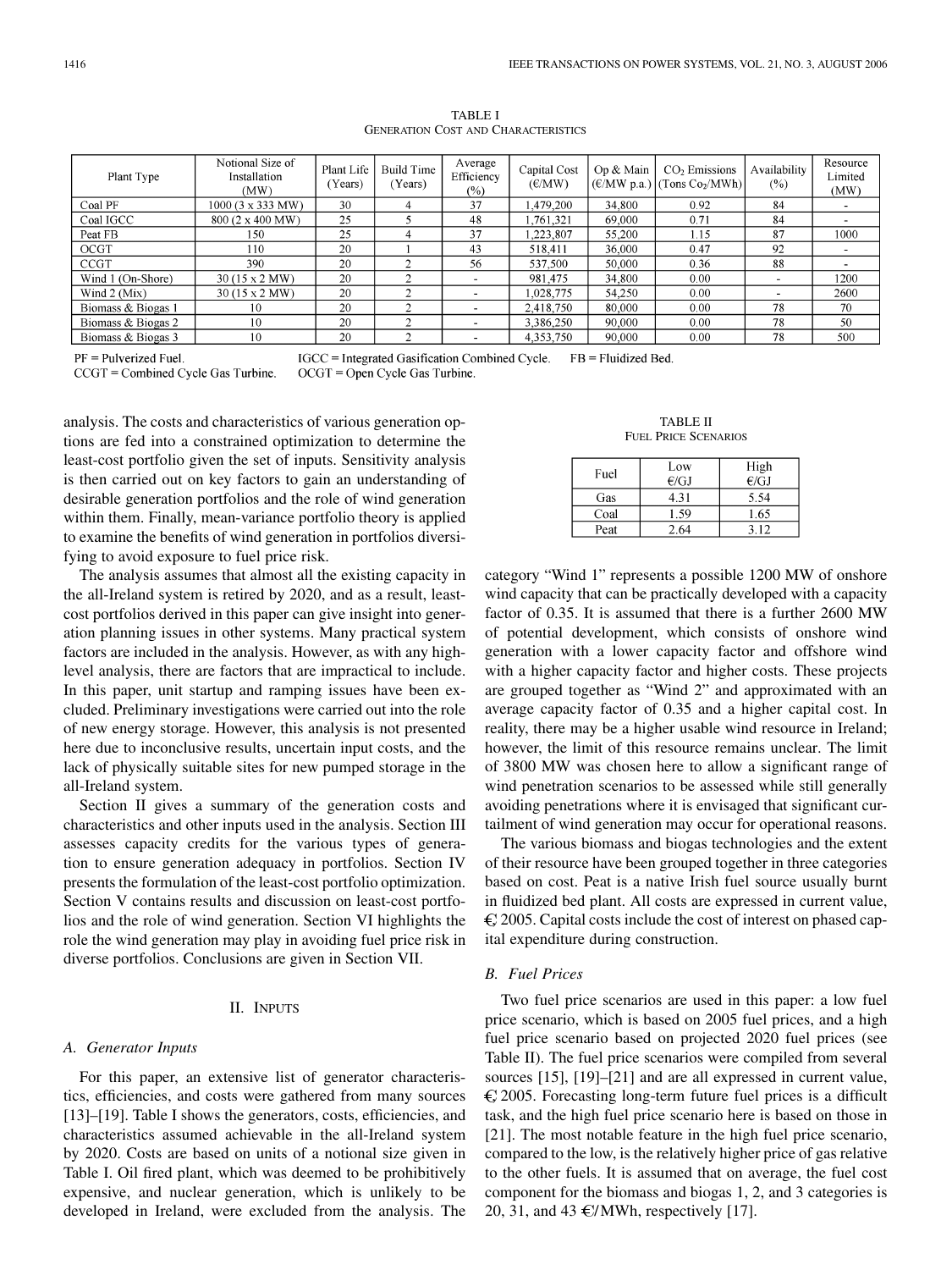<span id="page-2-0"></span>

Fig. 1. Net-load duration curve with and without 3800 MW of wind capacity for the all-Ireland system in 2020.

#### *C. Carbon Costs*

Under the EU emissions trading scheme, the all-Ireland system will be part of a larger emission trading scheme across the whole of Europe [\[22\].](#page-7-0) From a macroeconomic perspective, the all-Ireland system is exposed to the cost of carbon, and whether the carbon credits are grandfathered or bought in the trading scheme, the cost of carbon should be included when considering the future generation portfolio. The cost of carbon is included in the analysis here in the form of a carbon tax, which is applied to the energy output of each type of generation in accordance with the emissions values given in [Table I.](#page-1-0)

# *D. Load Growth and Profiles*

The load profile for the all-Ireland system in 2020 was derived from the historic data and an assumed average annual load growth of 3%. This is roughly in line with the Republic of Ireland system operator's median load growth scenario [\[23\].](#page-7-0) To encapsulate the load duration characteristics of the demand in the algorithm, the load was broken up into 18 separate load bins. Each bin is 500 MW wide and records the number of hours during the year when the load fell within the range of the bin. The energy to be served in each bin is found by multiplying the number of hours in the bin by the median value of the bin. The load duration curve is illustrated in Fig. 1.

## *E. Hydro, Pumped Storage, and Interconnection*

It is assumed here that Ireland's hydro generation is already fully exploited, and further hydro projects are not considered in this paper. The all-Ireland system has approximately 509 MW of hydro and pumped storage capacity at present. The hydro and pumped storage units are incorporated into the model by using their historic operation profile [\[20\].](#page-7-0) It is assumed that Ireland will have 800 MW of HVDC interconnection with Great Britain by 2020 [\[24\].](#page-7-0) It is assumed that these interconnectors can import energy at a price that is about 7% less than the cost of energy from CCGTs in Ireland given the lower gas price and the economies of scale achievable in Great Britain.

# *F. Wind Generation*

Due to its variable nature, wind generation is included into the modeling in a different way to the other generation sources.

Hourly wind generation profiles were used in this paper. These were developed in [\[25\]](#page-7-0) using real wind farm output data from around Ireland and then scaled to meet the various statistical parameters for various installed capacities. These profiles include the statistical benefits of diversity derived from spreading wind farms over a large geographical area and also factor in the limit of diversity that can be achieved on a small island such as Ireland. Five separate wind profiles were used here for 77, 845, 1300, 1950, and 3900 MW of installed wind capacity. The effects of these wind profiles on the net-load profile were expressed in terms of the changes it caused to the load duration bins. These effects were then linearly interpolated to give a set of duration bin values for net-load profiles, which corresponded to wind capacities ranging from 0–3800 MW in 200-MW steps. Fig. 1 shows the net-load duration curve with no wind capacity and with 3800 MW of wind capacity. Installed wind capacity of 3800 MW is capable of serving 22% of the energy demand. The uncertain and variable nature of wind generation means that systems need to have increased amounts of installed capacity and operational reserve. The issue of uncertain wind output and adequate system capacity is dealt with in the next section. Results in [\[25\]](#page-7-0) show that increasing wind generation does require an increase in operational reserve but that this does not result in a significant increase in cost to the system. For this reason, operational reserve costs have been excluded from the analysis here.

#### *G. Uncertainties in Inputs*

There are uncertainties surrounding many of the inputs relating to future generation costs and characteristics, and the challenging nature of generation resource planning results from these uncertainties. In high-level analysis such as this, it is impossible to account for all sources of uncertainty. However, sensitivity analysis in relation to various key inputs such as fuel prices, carbon taxes, and discount rates is carried out. The uncertainty surrounding other factors such as generator build time and operation and maintenance costs have been shown to be relatively small [\[11\]](#page-7-0). Diversity analysis is also applied, which may also be thought of as implicitly accounting for general uncertainty in the input data [\[12\]](#page-7-0).

# III. GENERATION ADEQUACY

It is essential that a power system has enough capacity to serve the load to the extent defined by a system reliability criterion. The provision of capacity in systems is an important issue to consider when analyzing future generation portfolios as it can have significant cost implications. Intermittent sources of generation, like wind generation, make a different contribution to the generation adequacy of a system than conventional dispatchable generation. As can be seen from Fig. 1, wind capacity can serve a significant amount of total energy without necessarily decreasing the hours of peak net-load by the same amount. This trait has been overlooked in other work [\[11\].](#page-7-0)

The generation adequacy requirement used by the system operator in the Republic of Ireland requires sufficient capacity to maintain a loss of load expectation (LOLE) of eight hours per year [\[23\]](#page-7-0). This paper aims to produce generation portfolios that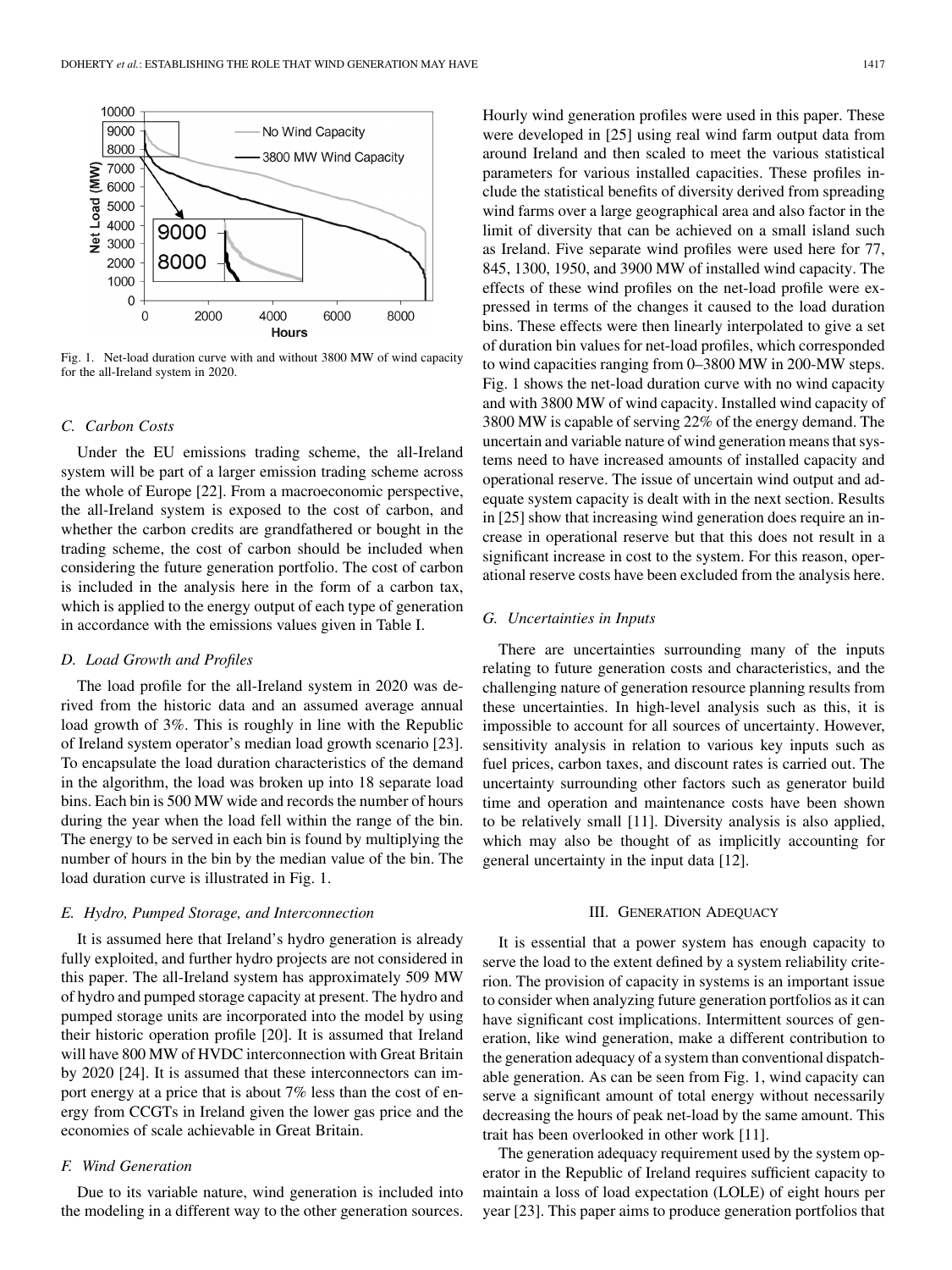<span id="page-3-0"></span>meet this criterion by deriving capacity credits for wind generation and conventional generation. These capacity credits are then included in the least-cost portfolio optimization.

#### *A. Capacity Credit Calculations*

There are several ways to calculate system LOLE and generation capacity credits [\[26\].](#page-7-0) The approach adopted here is a Monte Carlo approach similar to that used in [\[27\].](#page-7-0) Typical forced outage probabilities and the number of days needed each year for scheduled maintenance were used for the dispatchable generation. It was found that running each Monte Carlo simulation for 1000 years gave good outcomes in terms of convergence with the final LOLE answers having a standard deviation of just 0.1 h per year.

In order to find the capacity credit of the generation considered in this paper, the impact of the installed capacity of the generation must be related to the LOLE of the system. For the 2020 all-Ireland hourly load profile, a base portfolio of generation was created that gave a LOLE of eight hours per year. This portfolio is the basis from which the effect of the individual plant can be examined. The portfolio was made up of 10 101 MW of dispatchable generation, which approximates to 108% of the peak load. The capacity credit results were found not to be sensitive to the makeup of this base portfolio.

*1) Dispatchable Generation:* To find the capacity credit of a certain type of dispatchable generation, extra units of it were added to the portfolio. The portfolio of plant was then scheduled out on maintenance, and the LOLE was calculated for the 2020 all-Ireland load profile. A decrease in the system LOLE could be measured due to the increase in capacity. The load was then increased uniformly during the year until the LOLE returned to eight hours per year. The capacity credit was then found by dividing the amount of generation capacity added by the increase in load that it could serve at a LOLE of eight.

It was found that all of the dispatchable generation had a capacity credit of approximately 0.99. This implies that 1 MW of conventional generation allows almost 1 MW of extra load to be served every hour in the year without decreasing system reliability. Despite having availabilities of around 86%, the fact that the units can be scheduled out on maintenance at times of low load means that they keep a high capacity credit.

*2) Wind Generation:* To find the capacity credit of the wind generation, the various wind profiles were subtracted in turn from the load profile. The LOLE calculations were carried out as before, and the capacity credit was again found by dividing the corresponding installed wind capacity by the increase in load. This was done for the five different wind profiles, and Fig. 2 shows the capacity credit for the wind capacity at different penetrations. It can be seen that the capacity credit of the wind capacity is initially about 0.4 for low penetrations of wind generation. However, this decreases as the penetration of wind generation increases and is about 0.19 for a wind capacity of 3800 MW.

The wind generation's capacity credit at low penetrations exceeds its average capacity factor of 0.35. This is because there are strong seasonal and diurnal elements to the wind generation output. At times of system peak demand during winter daytime



Fig. 2. Capacity credit versus installed wind capacity.

hours, the wind can in general be expected to be producing more than its average yearly output.

The first point on the curve in Fig. 2 was calculated for a wind penetration of 77 MW consisting of six wind farms. At this initial point, the benefits of diversity are already factored in for the six wind farms. It is likely that a single wind farm would have a much lower capacity credit than this. Even assuming a reasonably diverse range of wind farms, it can be seen that the correlation of their output still means that the capacity credit decreases when the wind capacity increases. However, assuming a reasonably diverse range means that the capacity credit will not fall as fast as it would if the increased capacity was sited close to the first six wind farms.

# IV. PORTFOLIO OPTIMIZATION ALGORITHM

A portfolio optimization algorithm is used to find the mix of generation technologies that, for a given set of inputs, results in the load being met at least cost. Temporal system aspects and unit startup factors are not included. However, the impact of wind generation is included through the use of the load bins, as are issues of plant utilization, load duration, and generation adequacy. This approach gives insight into the relative effects of key factors on the least-cost generation portfolios.

#### *A. Formulation*

Rather than solving for the installed capacity of the various types of generations in the portfolio while trying to approximate how they may be utilized, the approach adopted here is to optimize the installed capacities and optimize how they are utilized.

Although the generation cost characteristics are based on a notional size of installation, the optimization algorithm allows the installed capacity of each technology to be a continuous variable from 0 to infinity or its resource limited amount as shown in [Table I.](#page-1-0) This allows the problem to be formulated as a linear program and the complications of discrete integer optimization to be avoided. The energy served in each load bin by each technology,  $E_{b,n}$ , is linked to the installed capacity of that technology,  $I_n$ , with the use of constraints. The aim is to minimize the objective function in (1). This is the cost of supplying the all-Ireland load in 2020

$$
min \quad \sum_{n \in N} C c_n I_n + \sum_{n \in N} \sum_{b \in B} C f_n E_{b,n} \tag{1}
$$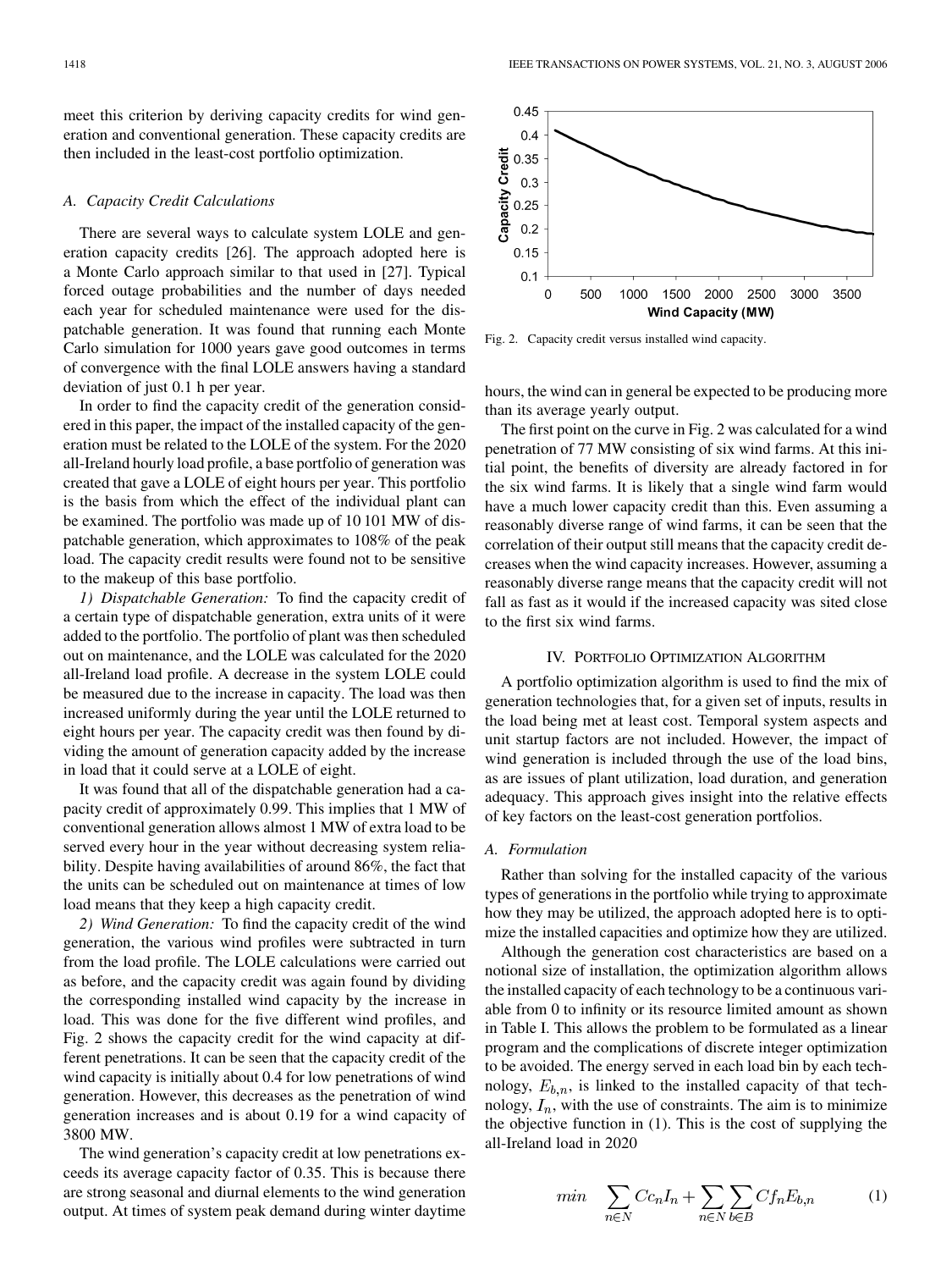<span id="page-4-0"></span>where

- $\boldsymbol{N}$ set of generation technologies being considered;
- $\boldsymbol{B}$ set of load duration bins;
- annuitized capital cost and annual operation and  $Cc_n$ maintenance cost of generation  $n$  in  $\in$  per MW installed/year;

 $Cf_n$ fuel cost of generation n in  $\epsilon$ /MWh.

This is subject to the capacity constraint, which ensures every portfolio will have a LOLE of eight hours per year

$$
\sum_{n \in N} CapC_n I_n \ge 10000 \tag{2}
$$

where  $CapC_n$  is the capacity credit of generation type n. The value of 10 000 in the constraint comes from 10 101 MW  $\times$  0.99 and is coincidental.

The constraint in (3) ensures that there is sufficient energy from the generation to serve the demand in each load bin

$$
\sum_{n \in N} E_{b,n} = H_b M_b, \quad \forall \, b \in B \tag{3}
$$

where

number of hours in each load bin;  $H_b$ 

 $M_b$ center value of each load bin.

The energy served by each generation technology must not be greater than the installed capacity of that technology multiplied by its availability in hours per year,  $Avail_n$ , as shown in [Table I](#page-1-0)

$$
\sum_{b \in B} E_{b,n} \le I_n \text{Avail}_n, \quad \forall n \in N. \tag{4}
$$

The constraint in (5) is used to ensure that that one MW of installed capacity does not provide more than one MWh at a time

$$
E_{b,n} \le I_n H_b, \quad \forall \, b \in B, \quad \forall \, n \in N. \tag{5}
$$

The constrained optimization algorithm shown in  $(1)$ – $(5)$  is run several times for different wind penetrations ranging from 0 to 3800 MW in 200-MW steps. In each run, the relevant installed wind capacity, the energy served by the wind capacity in each load bin, and the related capacity credit are fixed in the optimization. This produces a series of portfolios, and the portfolio that results in the least cost can then be selected as the optimal.

# V. LEAST-COST GENERATION PORTFOLIO RESULTS AND DISCUSSION

A range of portfolios produced by the portfolio optimization algorithm were fed back into the maintenance scheduling and LOLE algorithms outlined in [Section III](#page-2-0) to check that they resulted in an LOLE of eight hours per year. All portfolios, including those with wind generation, were found to have a LOLE in the range of 7.9–8.1 hours per year. This confirms the accuracy of the capacity credits used. A nominal discount rate of



Fig. 3. Installed capacities of generation in least-cost portfolios against wind capacity for the low fuel price, no carbon tax scenario.

7.5% is initially applied to the capital cost of all the generation plant [\[13\], \[15\].](#page-7-0)

# *A. Effect of Increasing Wind Capacity*

Analysis was carried out to examine the effect of increasing wind capacity on the remaining mix of generation in least-cost portfolios. Fig. 3 shows the installed capacities of the generation in the least-cost portfolios with increasing wind generation for the low fuel price scenario with no carbon tax.

It can be seen that the increasing wind capacity causes a decrease in the amount of base loaded plant and an increase in the amount of peaking capacity required. This is due to the changes that wind generation causes to the net-load duration curve. Similar trends were found for portfolios that had CCGTs as the base loaded plant. This behavior is in contrast to the impact wind capacity has on existing portfolios, where it normally displaces the units with higher incremental costs. To ensure efficient generation portfolios as wind capacity increases, it becomes more important that the correct long-term signals for peaking capacity are provided in the marketplace.

# *B. Effect of Carbon Tax on the Least-Cost Generation Portfolio*

[Tables III](#page-5-0) and [IV](#page-5-0) show the generation portfolios for the all-Ireland system with various carbon taxes for the low and high fuel price scenarios, respectively. If regulatory bodies can ensure that the cost of carbon is properly reflected in the marketplace, it is reasonable to assume, given the inputs, that these are the sort of generation portfolios that the industry will be heading toward in the year 2020.

It can be seen for the low fuel price scenario that a CCGTbased system is found to be least-cost once the carbon tax is 10  $\epsilon$ /ton of  $CO<sub>2</sub>$  and above. This is consistent with the industry in Ireland at present, where most proposed generation projects are for the development of new CCGTs. It also can be seen that optimal penetration of wind power increases, as expected with increasing carbon tax.

The high fuel price scenario forecasts a higher price for gas relative to that of coal. The result of this is that a coal-based system is the least cost option up to a carbon tax of 30  $\epsilon$ /ton of  $CO<sub>2</sub>$ . It can be seen that the increased gas price accelerates the role of wind as a means to reducing carbon emissions in a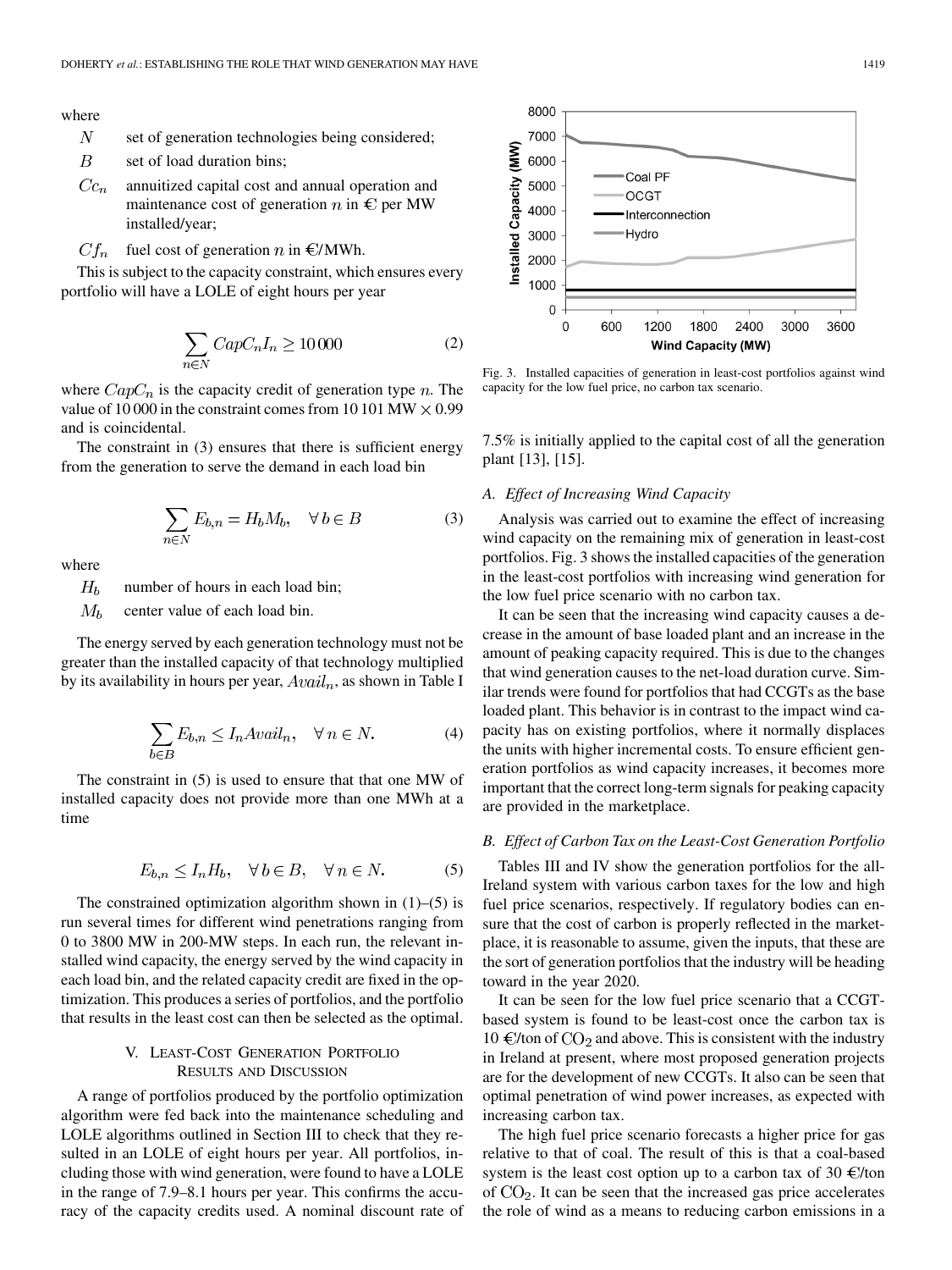<span id="page-5-0"></span>TABLE III PORTFOLIOS WITH INCREASING CARBON TAX FOR LOW FUEL PRICES

|                    | Installed Capacity (MW) |                 |                                              |                 |                 |                 |  |  |
|--------------------|-------------------------|-----------------|----------------------------------------------|-----------------|-----------------|-----------------|--|--|
| Plant Type         | $0 \in T$ on            |                 | 10 €/Ton 20 €/Ton 30 €/Ton 40 €/Ton 50 €/Ton |                 |                 |                 |  |  |
|                    | Co <sub>2</sub>         | Co <sub>2</sub> | Co <sub>2</sub>                              | Co <sub>2</sub> | Co <sub>2</sub> | Co <sub>2</sub> |  |  |
| Coal PF            | 7060                    | $\theta$        | $_{0}$                                       | $\theta$        |                 | 0               |  |  |
| Coal IGCC          | 0                       | $\Omega$        | $\Omega$                                     | $\Omega$        | $\Omega$        | $\Omega$        |  |  |
| Peat FB            | 0                       | $\Omega$        | $\Omega$                                     | $\Omega$        |                 | 0               |  |  |
| OCGT               | 1732                    | 2278            | 2572                                         | 2156            | 2469            | 2405            |  |  |
| <b>CCGT</b>        | 0                       | 6289            | 5826                                         | 6241            | 5805            | 5782            |  |  |
| Wind $1 & 2$       | 0                       | 600             | 1200                                         | 1200            | 1800            | 2400            |  |  |
| Biomass $1,2 \& 3$ | 0                       | 0               | $\Omega$                                     | 0               | $\cup$          | $\Omega$        |  |  |
| Interconnection    | 800                     | 800             | 800                                          | 800             | 800             | 800             |  |  |
| Hydro              | 509                     | 509             | 509                                          | 509             | 509             | 509             |  |  |
| Total              | 10101                   | 10476           | 10907                                        | 10906           | 11383           | 11896           |  |  |

TABLE IV PORTFOLIOS WITH INCREASING CARBON TAX FOR HIGH FUEL PRICES

|                    | Installed Capacity (MW) |                 |                                              |                 |                 |                 |  |
|--------------------|-------------------------|-----------------|----------------------------------------------|-----------------|-----------------|-----------------|--|
| Plant Type         | $0 \in T$ on            |                 | 10 €/Ton 20 €/Ton 30 €/Ton 40 €/Ton 50 €/Ton |                 |                 |                 |  |
|                    | Co <sub>2</sub>         | Co <sub>2</sub> | Co <sub>2</sub>                              | Co <sub>2</sub> | Co <sub>2</sub> | Co <sub>2</sub> |  |
| Coal PF            | 7060                    | 6560            | 5229                                         | $\Omega$        |                 | 0               |  |
| Coal IGCC          |                         | $\theta$        | 0                                            | 0               |                 | 0               |  |
| Peat FB            | 0                       | $\Omega$        | 0                                            | 0               |                 | 0               |  |
| OCGT               | 1732                    | 1838            | 2469                                         | 2381            | 2374            | 2374            |  |
| <b>CCGT</b>        | $\Omega$                | 0               | 576                                          | 5765            | 5700            | 5630            |  |
| Wind $1 & 2$       | $\Omega$                | 1200            | 1800                                         | 2800            | 3800            | 3800            |  |
| Biomass $1,2 \& 3$ | 0                       | 0               | 0                                            | $\Omega$        |                 | 70              |  |
| Interconnection    | 800                     | 800             | 800                                          | 800             | 800             | 800             |  |
| Hydro              | 509                     | 509             | 509                                          | 509             | 509             | 509             |  |
| Total              | 10101                   | 10907           | 11383                                        | 12255           | 13183           | 13183           |  |

least-cost manner with the maximum penetration of 3800 MW of wind capacity reached with a carbon tax of 40  $\epsilon$ /ton of  $CO<sub>2</sub>$ .

The Republic of Ireland currently aims to serve 13.2% of electricity from renewable sources by 2010 [\[28\]](#page-7-0). The government has tried in the past to encourage renewable development with subsidies. However, it can be seen from Tables III and IV that allowing the all-Ireland electricity system to feel the effects of the European traded cost of carbon, something that would be correct macroeconomic practice regardless, may result in significant development of renewable energy without the need for any subsidy.

## *C. Role of Wind Generation in Least-Cost Portfolios*

An examination of the role of wind generation in least-cost portfolios was undertaken for a large range of scenarios. Three variables that have significant uncertainty associated with them and have a large impact on the generation portfolios were altered over a large range to find the role wind generation plays in the subsequent least-cost portfolios. The three variables altered are gas price, carbon tax, and discount rate. Fig. 4 shows the optimal amount of wind generation versus the gas price and carbon tax for discount rates (DR) of 6%, 7.5%, and 10%. The prices for the other fuels in the analysis are the same as those in the high fuel price scenario.

It can be seen from the surfaces in Fig. 4 that wind generation plays a significant role in least-cost portfolios for a large range of scenarios. It can also be seen that for a considerable amount of scenarios, the optimal amount of wind capacity was found to be the maximum amount assumed available: 3800 MW. This indicates that wind generation may have an even larger role to play in future generation portfolios than has been indicated



Fig. 4. Wind capacity in least-cost portfolios for various carbon taxes, gas prices, and discount rates.

here. However, establishing the role of wind generation above this level requires analysis of other systems issues, such as the curtailment of wind generation and the potential for energy storage. This type of analysis requires the adoption of a sophisticated operational strategy that fully and fairly accounts for wind generation.

The results here may provide insight into generation planning issues on other systems. The methodology presented here, if applied with the appropriate inputs for other systems, should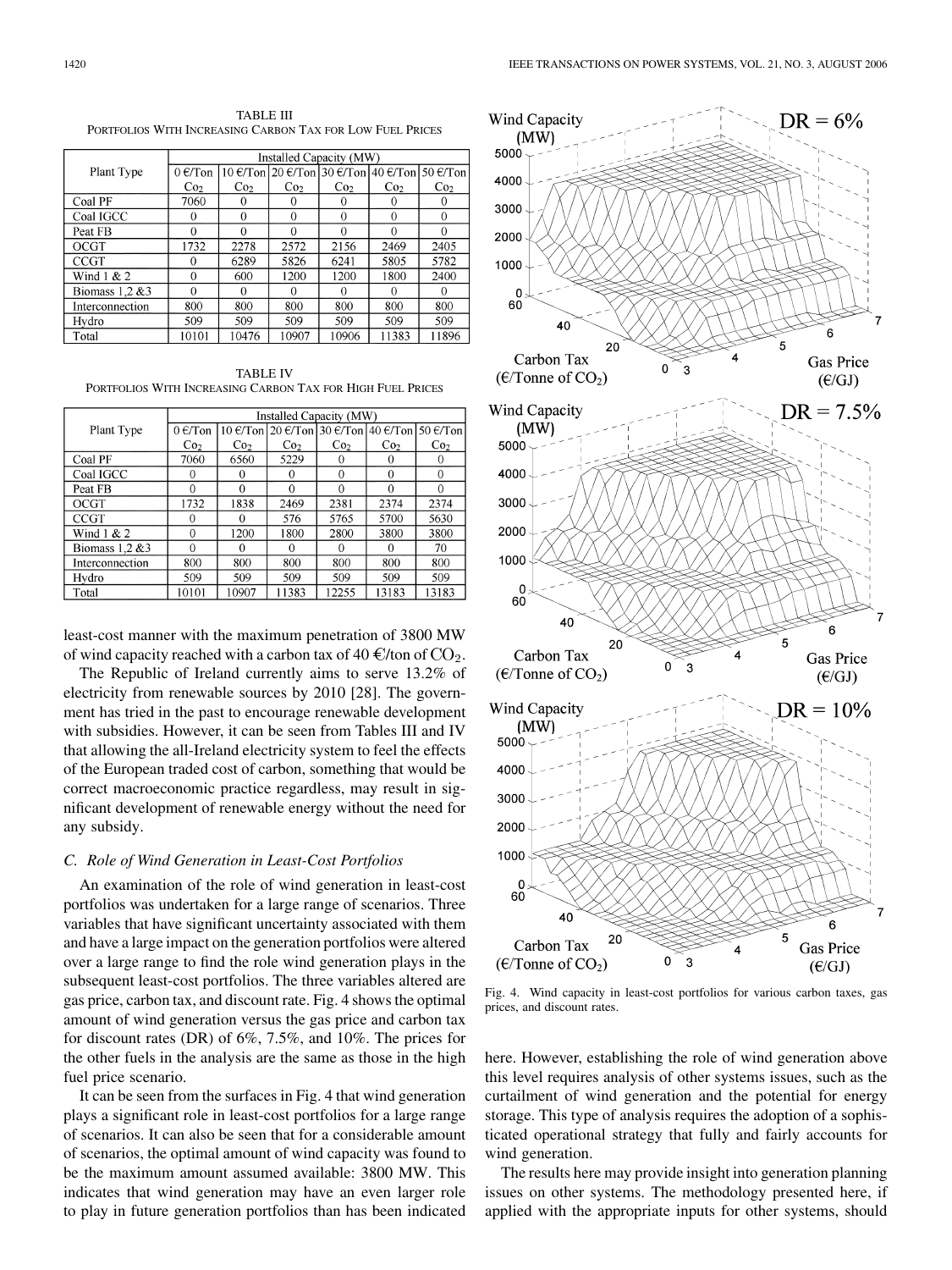<span id="page-6-0"></span>establish the role of wind and other generation for these systems, just as the analysis here established the respective role of the generation sources for the all-Ireland system.

#### VI. FUEL PRICE VOLATILITY AND PORTFOLIO DIVERSIFICATION

The all-Ireland system relies heavily on imported fuel for electricity production. This exposes Ireland to possible price hikes and may even be exposed to shortages in supply. This would have a detrimental effect on the economy of the island [\[5\].](#page-7-0) It is generally accepted that diversification of generation resources will serve to reduce the risk to which those systems are exposed. However, correctly quantifying how much to diversify and what to diversify with is a difficult task, which has yet to be successfully achieved. It was decided here to adopt mean-variance portfolio theory as a means of analyzing the diversity issue. Although this technique has some drawbacks [\[9\],](#page-7-0) [\[12\],](#page-7-0) it was thought to be the most practical for analyzing this issue. It is a standard technique often used in finance theory for stocks, shares, and bonds and has also been applied to generation portfolios before [\[11\].](#page-7-0)

# *A. Fuel-Related Electricity Cost Volatility and Application of Mean-Variance Portfolio Theory*

The standard deviation and correlation of the cost of electricity produced by gas and coal are needed here to apply meanvariance portfolio theory. These were derived from historic data of the average annual fuel prices and forecasts of future real fuel prices. The average fuel efficiency for coal and gas plant were used in the calculations, and the yearly standard deviation and correlation of the resultant annual electricity prices were found. It was found that electricity produced from gas and coal plant had a standard deviation of 8  $\epsilon$ /MWh and 4.2  $\epsilon$ /MWh, respectively, over the time period considered. The correlation coefficient was found to be 0.3. It was assumed that there is a zero standard deviation of the price of electricity produced from peat, biomass, and wind generation. These values and assumptions are in line with the literature [\[5\]](#page-7-0), [\[11\], \[29\].](#page-7-0)

In order to find the trade-off between electricity price and electricity price volatility, the set of all possible portfolios was searched by altering the amount of energy to be served by coal plant and gas plant between 0 and 100% in steps of 2.5%. For each step, the portfolio optimization algorithm as described in [Section IV](#page-3-0) was run and the least-cost portfolio found. This process allows the full space to be searched and the efficient frontier to be found. The efficient frontier is the frontier at which the price cannot be reduced any further without accepting an increase in the volatility of the price.

# *B. Illustrative Results*

Fig. 5 shows the results of this analysis for the high fuel price scenario and 30  $\epsilon$ /ton of  $CO<sub>2</sub>$  carbon tax. The portfolios that are made up exclusively of coal and gas plant are shown in dark grey. Portfolios that include other sources of generation, i.e., wind, peat, and biomass, are shown in light grey. Table V shows the installed capacities of the different portfolios shown in Fig. 5.

Portfolio A, which consists mostly of gas plant, results in the lowest price possible from any combination of coal and gas plant



Fig. 5. Mean-variance portfolios analysis for the scenario with high fuel price and 30  $\in$ /ton of CO<sub>2</sub> carbon tax.

TABLE V MEAN-VARIANCE PORTFOLIO ANALYSIS—SIGNIFICANT PORTFOLIOS

| Plant Type         | Installed Capacity for Portfolio (MW) |       |          |          |       |  |  |
|--------------------|---------------------------------------|-------|----------|----------|-------|--|--|
|                    | А                                     | B     | С        | D        | Е     |  |  |
| Coal PF            | 0                                     | 0     | 0        | 0        |       |  |  |
| Coal IGCC          | 0                                     | 6136  | $\Omega$ | 4180     | 3506  |  |  |
| Peat FB            | ∩                                     |       | 0        | $\Omega$ | 1000  |  |  |
| <b>OCGT</b>        | 2013                                  | 2013  | 2381     | 2374     | 2374  |  |  |
| <b>CCGT</b>        | 6778                                  | 643   | 5765     | 1451     | 721   |  |  |
| Wind $1 & 2$       | $\Omega$                              | 0     | 2800     | 3800     | 3800  |  |  |
| Biomass $1,2 \& 3$ | 0                                     | 0     | 0        | 70       | 473   |  |  |
| Interconnection    | 800                                   | 800   | 800      | 800      | 800   |  |  |
| Hydro              | 509                                   | 509   | 509      | 509      | 509   |  |  |
| Total              | 10100                                 | 10101 | 12255    | 13184    | 13183 |  |  |

but results in a high price volatility. Portfolio B has the lowest price volatility possible for any combination of coal and gas plant, and it can be seen that it consists of a significant amount of IGCC coal plant. The carbon tax means that the increased efficiency of the coal fired IGCC plant results in it being more cost effective that the traditional PF plant. Portfolio C is the least-cost portfolio, and it can be seen that 2800 MW of wind capacity results in a reduction in cost and a reduction in the volatility from portfolio A. Portfolio D, with increased quantities of wind capacity and a large amount of coal plant, shows significant decrease in the price volatility while only causing slight increase in price. Portfolio E has a diverse mix of plant and results in very low volatility but high price.

Similar analysis for different scenarios showed a similar trend: price volatility is reduced if increased amounts of wind generation are added to the fossil fuel portfolios. However, the extent to which wind generation can reduce exposure to price volatility is limited by the amount of wind generation assumed available. The corresponding impact on cost of increasing wind generation will depend on the fuel prices and level of carbon tax.

# VII. CONCLUSION

This paper combined analysis of generation economics, load and wind generation characteristics, generation adequacy, and